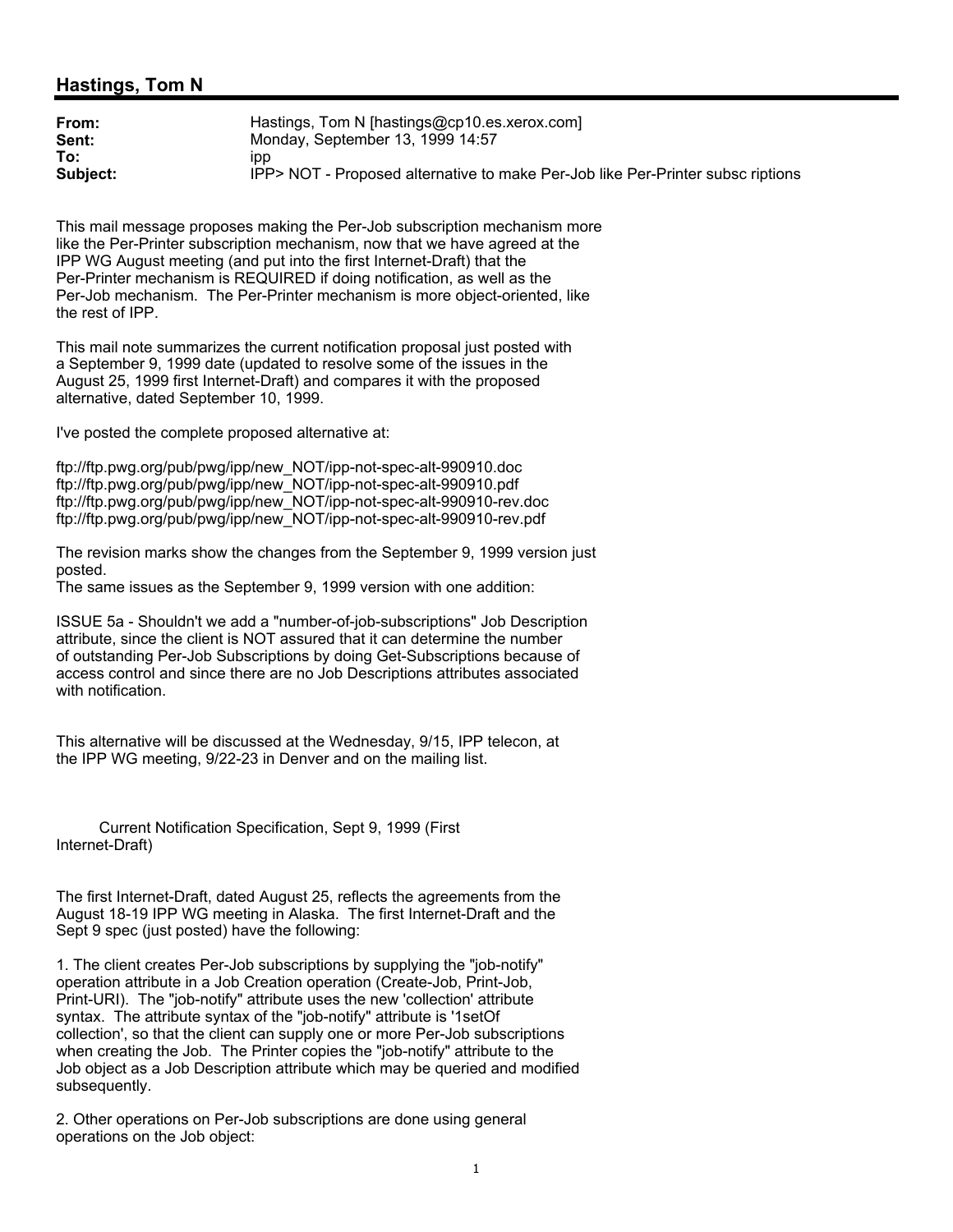a. add, remove, or modify subscriptions: the new Set-Job-Attributes operation (part of the Set 2 proposal a ka Admin operations) that replaces the entire "job-notify (1setOf collection)" Job Description attribute with a new set of collection values.

 b. query: the existing Get-Job-Attributes and Get-Jobs requesting the "job-notify (1setOf collection)" Job Description attribute.

3. Per-Printer subscriptions have a completely separate set of operations, create a Subscription object, and don't use the 'collection' attribute syntax:

a. create and add subscriptions: Create-Printer-Subscription

b. query subscriptions: Get-Printer-Subscriptions and

Get-Printer-Subscription-Attributes

c. remove: Cancel-Printer-Subscription

d. renew: Renew-Printer-Subscription

## SUMMARY OF THE PROPOSED ALTERNATIVE:

Now that Per-Printer subscriptions have to be supported if Per-Job subscriptions are supported, we suggest an alternative that changes the Per-Job subscriptions to be much more parallel to the Per-Printer subscription.

We suggest that the "job-notify (1setOf collection)" operation attribute in the Job Creation operations (Create-Job, Print-Job, and Print-URI) create one Subscription object for each collection value, instead of being copied to the "job-notify (1setOf collection)" Job Description object. Then the "job-notify (1setOf collection)" would NOT be a Job Description attribute. Also the Subscription object would be used to represent both Per-Job and Per-Printer subscriptions.

We suggest that the names of the 5 Subscription object operations from the August spec have the word "Printer-" removed from their names, so that the Subscription object may be used for Per-Job subscriptions as well as Per-Printer subscriptions. Here are the 5 operations:

a. create and add subscriptions: Create-Subscription

 For Per-Job subscriptions, the client supplies the "job-id" so this operation can happen only AFTER the job is created to add more subscriptions to a job.

 The Printer returns a unique "subscription-id". Whether or not the id has structure to help distinguish between Per-Job and Per-Printer subscriptions depends on the implementation and is transparent to the client.

b. query subscriptions: Get-Subscriptions

 The client supplies the "job-id" as a simple filter to indicate that all the Per-Job subscriptions are to be returned for that job. Absence of the "job-id" returns all of the Per-Printer subscriptions.

The following operations do not support a "job-id" input parameter. Instead, the "subscription-id" (and the "printer-uri") are sufficient to uniquely identify the Subscription object instance:

c. query: Get-Subscription-Attributes.

Has a "my-subscriptions" boolean filter, just like Get-Jobs.